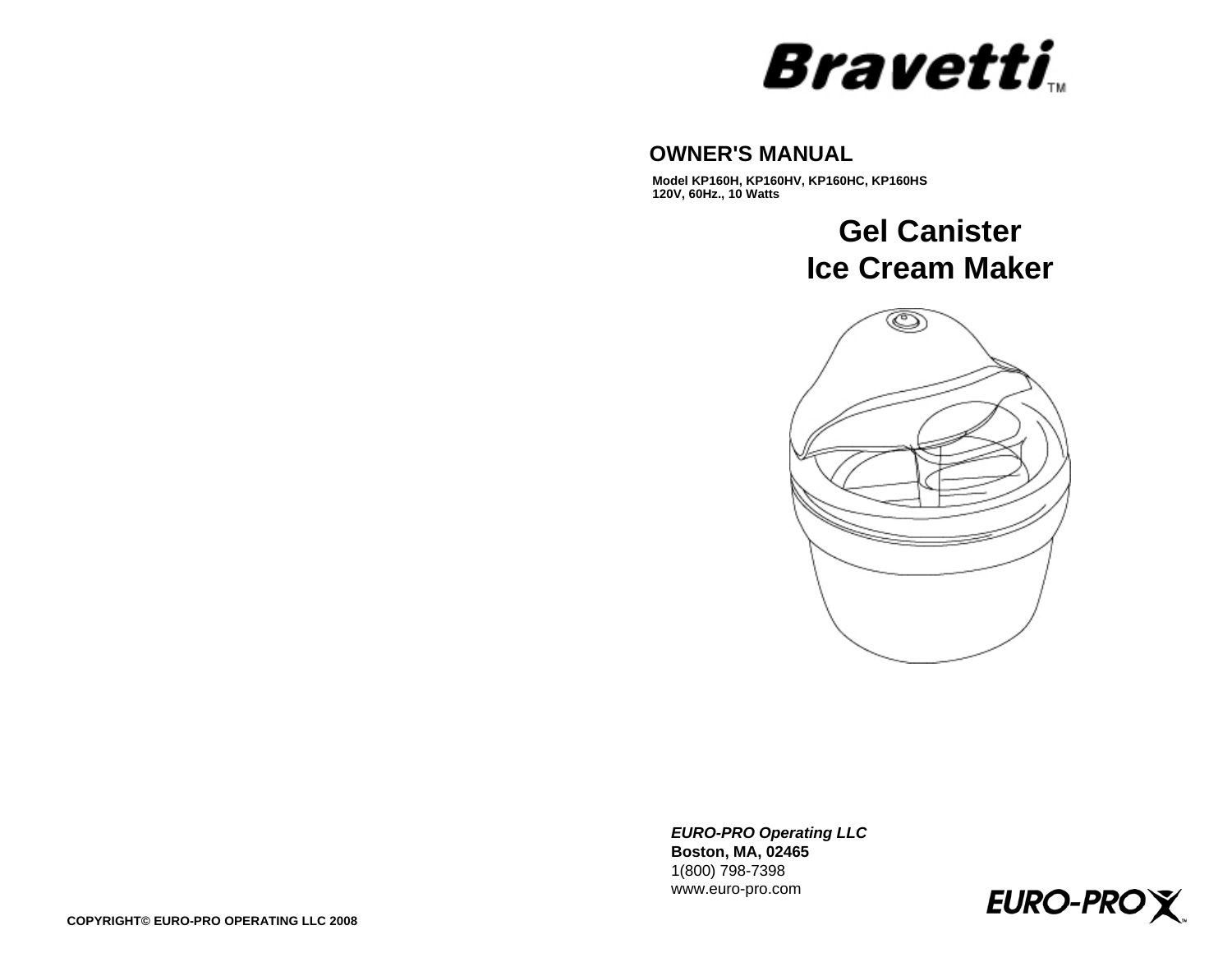## **IMPORTANT SAFETY INSTRUCTIONS**

When using electrical appliances, basic safety precautions should always be followed, including the following:

- 1. Read all instructions before using.
- 2. To protect against fire, electric shock and personal injury, do not immerse appliance, its cord or plug, in water or other liquid.
- 3. Close supervision is necessary when any appliance is used near children.
- 4. Unplug from outlet when not in use, before putting on or taking off parts and before cleaning.
- 5. Avoid contact with moving parts.
- 6. Do not operate any appliance with a damaged cord or plug or after the appliance malfunctions or is dropped or damaged in any manner. Return appliance to EURO-PRO Corp. for examination, repair or electrical or mechanical adjustment.
- 7. The use of accessory attachments not 14. Be sure that the voltage indicated on recommended by the appliance manufacturer may result in fire, electrical shock or personal injury.
- 8. Do not use outdoors.
- 9. Do not let cord hang over edge of table 16. Do not place or use the appliance on or counter or touch hot surfaces.
- 10. To disconnect, turn unit Off and unplug from wall outlet.
- 11. Do not operate the unit dry. Always have ice cream mixture in the freezer canister when you plug in the unit.
- 12. The freezer canister should be washed and thoroughly towel-dried before use.
- 13. Keep hands, hair , clothing, spatulas and other utensils away during operation to reduce the risk of injury to persons and damage to the appliance. **DO NOT USE SHARP OBJECTS OR UTENSILS INSIDE THE FREEZER CANISTER!** Sharp objects will scratch and damage the inside of the freezer canister. A rubber spatula or wooden spoon may be used when the appliance is unplugged and in the "Off" position.
- the name plate matches with your home's voltage.
- 15. Never clean with scouring powders or hard implements.
- hot surface such as stove, hotplate or near open gas flame.
- 17. Do not expose the freezer canister to temperatures above 105° F (41° C).
- 18. Do not place any part of this Ice Cream Maker in dishwasher.

## **SAVE THESE INSTRUCTIONS**

This appliance is for **HOUSEHOLD USE ONLY**. No user-serviceable parts inside. Power unit never needs lubrication. Do not attempt to service this product. Do not immerse the power unit in water or other liquid. A short power supply cord is provided to reduce the hazards resulting from entanglement or tripping over a longer cord. An extension cord may be used with care; however the marked electrical rating should be at least as great.as the electrical rating of the appliance. The extension cord should not be allowed to drape over the counter or tabletop where it can be pulled on by children or tripped over.



### **POLARIZED PLUG**

 **WARNING:** To reduce the risk of electric shock, this appliance has a polarized plug (one blade is wider than the other). This plug will fit in a polarized outlet only one way. If the plug does not fit fully in the outlet, reverse the plug. If it still does not fit, contact a qualified electrician to install the proper outlet. Do not modify the plug in any way.

## **GETTING TO KNOW YOUR GEL CANISTER ICE CREAM MAKER**



- 1. Drive Unit
- 2. On/Off Button
- 3. Electrical Plug
- 4. Cover
- 5. Feeder Hole
- 6. Paddle Extender
- 7. Paddle
- 8. Freezer Canister
- 9. Lower Ring
- 10. Upper Ring
- 11. Release Button
- 12. Storage Lid

## **Technical Specifications**

| Voltage:  | 120V., 60Hz. |
|-----------|--------------|
| Power:    | 10 Watts     |
| Capacity: | 1.5 Quart    |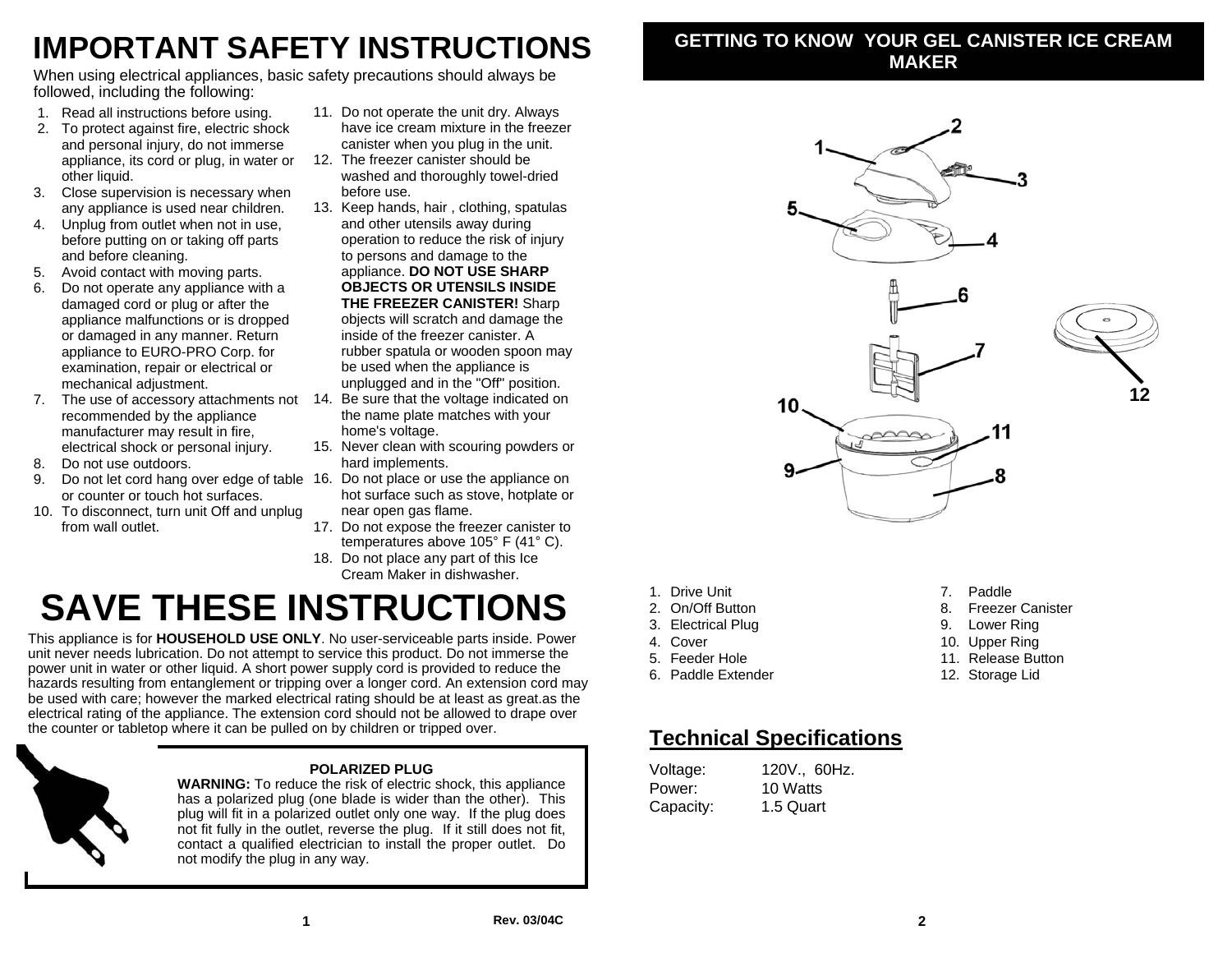## **Operating Instructions**

#### **Features**

- **Double insulated freezer canister.** Double insulated walls keep the freezer canister colder for longer periods and for better freezing results. The gel inside these double walls provides thorough and even freezing throughout use.
- • **See through cover with feeder hole.** The see through cover allows you to keep an eye on the freezing process. The convenient feeder hole allows you to add ingredients without having to stop the unit to do so.

#### **Before First Use**

Remove all packing materials and manuals form inside your new gel canister ice cream maker.

Wash each part of the unit which touches the ingredients, such as the Stirring Paddle, Lid, and the Ice Cream bucket. Parts should be washed with warm water and a mild dish washing detergent and wiped completely dry. Do **NOT** use abrasive cleaners to clean as these may damage your appliance. Power head may be wiped clean with a damp cloth. Do **NOT** clean appliance in dishwasher.

#### **Freezing the Freezer Canister**

The most important step in making frozen desserts, is making sure that the freezer canister is completely frozen. The Bravetti Gel Canister Ice Cream Maker features a double walled insulated freezer canister for perfect frozen desserts every time. To freeze your canister, wrap it in a large resealable freezer bag and place it upright in the coldest part of your freezer. Using a resealable freezer bag prevents ice crystals from forming on the freezer canister. The length of time to properly freeze the freezer canister depends on how cold your freezer temperature is. To make sure that your freezer canister is properly frozen, you should not hear any gel moving within

| <del>you onano</del><br><del>oarnotor</del><br><b>FREEZING GUIDÉ</b> |                       |  |  |
|----------------------------------------------------------------------|-----------------------|--|--|
| <b>FREEZER TEMP</b>                                                  | APPROX. FREEZING TIME |  |  |
| $-22^{\circ}$ F / $-30^{\circ}$ C                                    | 8-9 Hours             |  |  |
| $-13^{\circ}$ F / $-25^{\circ}$ C                                    | <b>12-13 Hours</b>    |  |  |
| $0^{\circ}$ F / -18 $^{\circ}$ C                                     | 20-22 Hours           |  |  |
| $5^{\circ}$ F / -15 $^{\circ}$ C                                     | 24 Hours or more      |  |  |

#### **Using Your Ice Cream Maker**

Your ice cream maker can make up to 1 1/2 quarts of ice cream. Due to an increase in volume when freezing the ingredients, you should not exceed 1 quart of liquid ingredients. If you are using your own recipes, adapt the volume of the mixture not to exceed this amount.

- 1. Place the freezer canister into the coldest part of your freezer the day before. See chart for approximate freezing time.
- 2. Make sure that the On/Off button is in the "Off" position.
- 3. To assemble the unit, insert the drive unit into the cover until it locks in place. The two tabs on the bottom of the drive unit will lock into the cover.



3. Insert the paddle extender into the paddle (Fig.2) and then insert the paddle into the drive unit. (Fig. 3)



## **OPERATING INSTRUCTIONS**

## **Making Ice Cream (cont.)**

- 4. Remove the freezer canister from the freezer.
- 5. Place drive unit with the cover on the freezer canister. Make sure that all the locking tabs are aligned. Rotate the cover clockwise slightly so that the tabs lock in place. (Fig. 4)



- 6. Insert the plug into the power outlet and start the unit right away. This will prevent the paddle from freezing onto the freezer canister.
- 7. Pour the prepared ice cream mixture through the feeder hole into the freezer canister. (Fig. 5)



- **Important**: It is very important that the freezer canister be used immediately after being taken out of the freezer as it starts to thaw once it is removed from the freezer.
- 8. Leave the unit on for approximately 20-40 minutes or until the mixture reaches the desired consistency. Do not turn the unit "Off" during use as the mixture may freeze freezer. and prevent the paddle from turning.
- 9. To add ingredients after the freezing process has started, slowly add them through the feeder hole.
- 10. To avoid overheating the motor, the direction of the rotation will change when the mixture becomes too thick. If the direction of the rotation continues to change, the mixture is completely prepared. **Turn the unit off.**
- 11. Remove the cover with the paddle from the ice cream mixture. Use only rubber, plastic or wooden utensil to serve or remove from the freezer canister. Metal utensils may damage the freezer canister.
- 12. To further harden the ice cream, you may place the freezer canister in the freezer for a short period of time (no longer than thirty minutes). For longer freezing time. You should empty the ice cream in an airtight container.

#### **Cleaning Your Ice Cream Maker**

The freezer canister may be washed in warm water with a mild dishwashing detergent then dried thoroughly. To separate the freezer canister from the upper and lower rings for washing, press on the release button and lift the upper ring first. Then remove the lower ring by sliding it off the freezer canister. To replace the upper and lower rings after the freezer canister is completely dry, slide on the lower ring first aligning the hole for the release button with the arrow on the freezer canister. Then insert the upper ring making sure that the two rings snap together.

Do **NOT** wash any part in a dishwasher. Do **NOT** use sharp utensils, scouring pads or abrasive cleansers to clean the freezer canister.

The drive unit may be cleaned with a damp cloth. Never immerse the drive unit in water or any other liquid. **Never** place the freezer canister in the freezer if it is still wet. Always make sure that the freezer canister is completely dry before placing in the

The storage lid may be washed with warm water and a mild dishwashing detergent then dried thoroughly.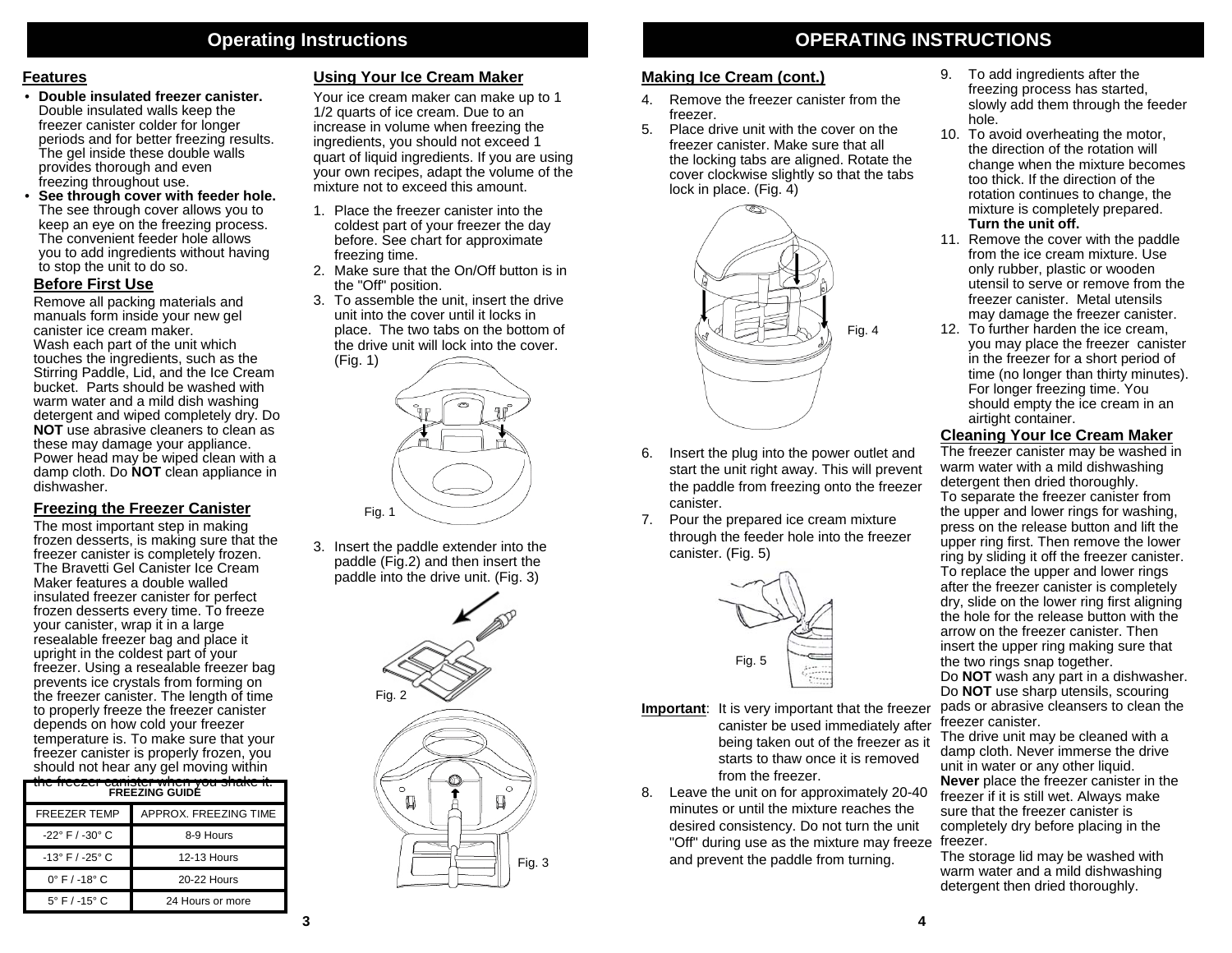## **Helpful Hints**

- Some ice cream recipes require the mixture to be pre-cooked. You can make the recipe at least one day in advance. This will allow the mixture to cool down completely and also add volume. We recommend that you pre-chill the ice cream mixture for better results.
- Uncooked recipes will give you the best results when an electric mixer is used to cream the eggs and sugar. This helps increase the volume in the ice cream mixture.
- Most ice cream recipes are a combination of cream, milk, eggs and sugar. You may use any type of cream that you prefer, but the type of cream that you do use will affect the flavor and texture of the ice cream that you are making. The higher the percentage of fat in the cream, the richer the ice cream and the softer the texture.i.e. heavy cream has 35% fat, whipping cream has 30% fat, coffee or light cream has 18% fat and half & half has 10% fat. Any combination may be used but the total liquid measurement must remain the same.
- The ice cream mixture will stay fresh in the refrigerator for several days. Just make sure that it is well covered. Before adding to the freezer canister, stir it to make sure that the ingredients are well mixed together.
- When pouring into the freezer canister, stop at least 1" below the top of the canister as the mixture will increase in volume during the freezing process.
- If you wish to add alcohol to your ice cream recipe, add it when the mixture is semi hard or about 15 minutes into the process.
- If you are making a fruit sorbet, please note that the flavor of the sorbet will greatly depend on the ripeness of the fruit and/or type of juice that you use. If you find that the fruit is too tart, add sugar; if it is too ripe, decrease the amount of sugar. Also keep in mind that freezing lessens the sweetness of the recipe.
- You can use artificial sweeteners instead of sugar if you wish. Please note though that heat affects the sweetness of the artificial sweetener. We recommend that you use artificial sweeteners to mixtures that are cold or that have been completely cooled. When a recipe calls for you to heat the liquid ingredients so that the sugar may dissolve, omit the heating process and simply stir in the artificial sweetener until it is thoroughly dissolved.
- Always start with liquid ice cream mixtures when preparation starts. Do not use stiff mixtures such as whipped cream or frozen liquids.
- Do not operate the unit longer than required. If after 40 minutes the mixture is not yet solid or has thawed again, do not continue. Possible reasons for mixture not freezing: the freezer canister was not cold enough; the mixture was too warm; the proportion of the ingredients was not correct.
- Do not store prepared ice cream in the freezer canister for more than a few days.

### **Disposal of Unit**

The gel in the freezer canister contains no toxic materials. You may dispose of as normal household waste.

### **No Cook Coffee/Amaretto Ice Cream**

- 2 Cups Half-and-half<br>3 Tbs. Instant Coffee
- Tbs. Instant Coffee
- 2 oz. Amaretto liqueur
- 1 ½ Cups Sugar
- 1 Tbsp. Vanilla extract<br>4 Cups Heavy Cream
- Cups Heavy Cream
- 1. In a small bowl combine the half and half, instant coffee, sugar, vanilla extract and Amaretto.
- 2. Stir to dissolve the sugar. Add the heavy cream.
- 3. Pour half of the mixture into the freezer canister and refrigerate the balance of the mixture for a second batch.
- 4. Freeze as directed.
- 5. Garnish with coffee beans.

Makes about 2 quarts

#### **Strawberry Ice Cream**

- 5 oz. Sugar<br>5 oz. Milk
- oz. Milk
- 3.5 oz. Cream
- 7 oz. Fresh Strawberries
- 1 Egg
- 1. Beat the egg together with the sugar.<br>2. Cut the strawberries into small pieces
- Cut the strawberries into small pieces and add to the egg mixture.
- 3. Add the milk and the cream to the strawberry mixture.
- 4. Pour into the freezer canister and freeze as directed.